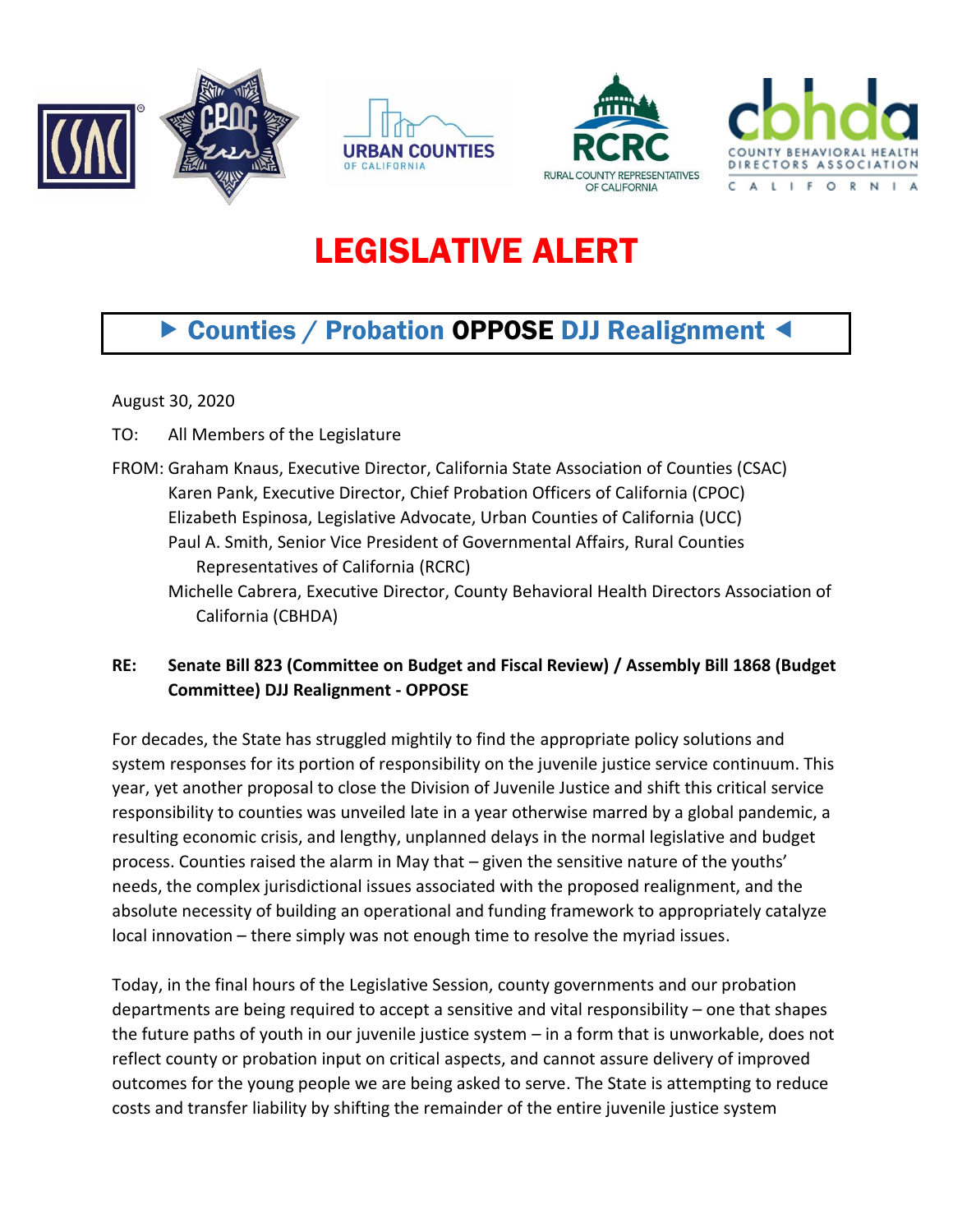responsibility to county governments without giving us the necessary authority and flexibility to respond to local conditions. **CSAC, CPOC, UCC, RCRC and CBHDA unequivocally oppose the DJJ Realignment structure the Legislature is proposing to send to the Governor for his signature in SB 823/AB 1868.**

While we only have had the benefit of evaluating the final framework for a matter of hours, we highlight the principal components of the measure that underlie our opposition, including:

- Establishment of a new, untested state bureaucracy with overly expansive authority, including the power to exert broad control over existing local programs despite the historic success of these programs in diverting youth out of detention;
- Expectation of considerable and costly local data collection and reporting requirements that span the entire juvenile justice system, which – while offering benefits – will impose a large state mandate;
- Inference that counties cannot be fully trusted with this responsibility, while the state appears eager to offload to counties a very challenging, costly, and sensitive service responsibility on the juvenile justice service continuum;
- Transfer of existing, critical funding streams under the purview of a new layer of state bureaucracy with the intent of disrupting the fund flow for long-standing, successful programs that represent foundational support for our core local services.
- Creation of multiple processes and bureaucracy to define and plan for realignment that will hamper rather than promote innovation, most likely delaying implementation efforts and diverting critical funding away from direct services to youth.
- Mere intent language to protect against an increase in adult court commitments, rather than a thoughtful or complete process.
- A July 1, 2021, DJJ intake closure date that, under this proposal, does not provide counties and probation departments with sufficient time to prepare local programs and facilities for the population being shifted to local government.

The state consistently relies on counties for extensive partnership in the delivery of programs for our mutual constituents. We are routinely asked to help solve complex societal problems and drive innovation in delivering services to the most vulnerable in our communities. The DJJ realignment approach in SB 823/AB 1868 lacks any reflection of this long-standing approach.

The proposal to close DJJ facilities and realign the responsibility to counties as contemplated in SB 823/AB 1868 is unacceptable. The State cannot expect local practitioners to fulfill this responsibility without taking into account our needs and expertise – an expertise that counties have demonstrated successfully among the nearly 90 percent of the youth (all but those with most serious and complex treatment needs) currently being rehabilitated under counties' care.